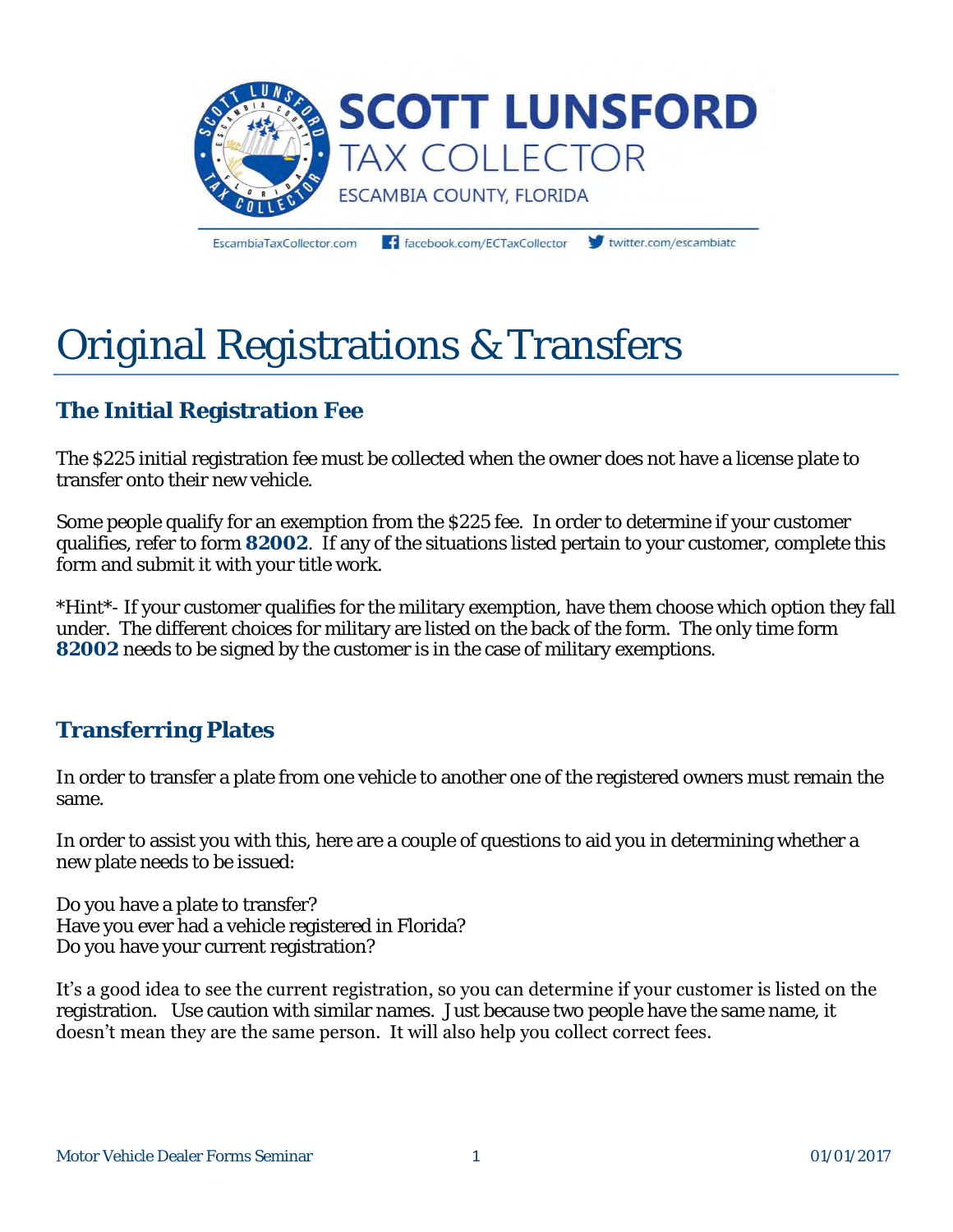## **STATE OF FLORIDA** DEPARTMENT OF HIGHWAY SAFETY AND MOTOR VEHICLES DIVISION OF MOTORIST SERVICES

SUBMIT THIS FORM TO YOUR LOCAL TAX COLLECTOR OFFICE

## INITIAL REGISTRATION FEE EXEMPTION AFFIDAVIT

| VEHICLE IDENTIFICATION NO.                                                                                                                                                                                                                                                                                                                                                   | <b>YEAR</b> | MAKE                                      | <b>BODY</b>           | PREV. STATE                                                                                 | <b>TITLE NO</b> |
|------------------------------------------------------------------------------------------------------------------------------------------------------------------------------------------------------------------------------------------------------------------------------------------------------------------------------------------------------------------------------|-------------|-------------------------------------------|-----------------------|---------------------------------------------------------------------------------------------|-----------------|
|                                                                                                                                                                                                                                                                                                                                                                              |             |                                           |                       |                                                                                             |                 |
|                                                                                                                                                                                                                                                                                                                                                                              |             | PLEASE CHECK THE APPROPRIATE BOX AND SIGN |                       |                                                                                             |                 |
| The applicant claims exemption from the \$225.00 Initial Registration Fee, which is imposed on the initial application<br>for registration on a motor vehicle, and attests to one of the following:                                                                                                                                                                          |             |                                           |                       |                                                                                             |                 |
| I am a qualifying member of the U.S. Armed Forces, or his or her spouse or dependent child. I am claiming                                                                                                                                                                                                                                                                    |             |                                           |                       |                                                                                             |                 |
| exemption #<br>documents). Select exemption reason of "military." The customer must complete and sign this form to claim the<br>exemption.                                                                                                                                                                                                                                   |             |                                           |                       | (see list on the reverse side of this form in section A, 1-6, which also lists the required |                 |
| A Court Order declares/specifies that the applicant is the legal owner of the above described motor vehicle. Select<br>exemption reason of "court order." (A copy of the court order must be submitted.)                                                                                                                                                                     |             |                                           |                       |                                                                                             |                 |
| A license plate is being transferred (for a name change) due to a fictitious name change affidavit or corporate name<br>change affidavit properly filed with the Department of State, pursuant to section 865.09, Florida Statutes. Select<br>exemption reason of "administrative." (A copy of the name change affidavit from the Department of State must be<br>submitted.) |             |                                           |                       |                                                                                             |                 |
| A transfer of ownership on a Florida Certificate of Title has occurred due to operation of law as provided by section<br>319.28, Florida Statutes. Select exemption reason of "operation of law." (A copy of the documentation which<br>validates how the vehicle was acquired must be submitted.)                                                                           |             |                                           |                       |                                                                                             |                 |
|                                                                                                                                                                                                                                                                                                                                                                              |             |                                           |                       |                                                                                             |                 |
| A transfer of ownership on a Florida Certificate of Title has occurred from a person to a member of that person's<br>immediate family as defined in 657.002. Florida Statutes, who resides in the same household. Select exemption<br>reason of "immediate family." (NOTE: The address of the previous owner and new owner must be the same<br>in the FRVIS system).         |             |                                           |                       |                                                                                             |                 |
| A prior registration or system printout has been submitted for the following license plate number (<br>in order to claim the initial registration exemption fro the recently acquired above described vehicle. Select<br>exemption reason of "prior registration."                                                                                                           |             |                                           |                       |                                                                                             |                 |
|                                                                                                                                                                                                                                                                                                                                                                              |             |                                           |                       |                                                                                             |                 |
|                                                                                                                                                                                                                                                                                                                                                                              |             |                                           |                       |                                                                                             |                 |
| Signature of Owner                                                                                                                                                                                                                                                                                                                                                           |             |                                           | Printed Name of Owner |                                                                                             | Date            |
| NOTE: Owner's signature is only required for the military exemption.                                                                                                                                                                                                                                                                                                         |             |                                           |                       |                                                                                             |                 |
|                                                                                                                                                                                                                                                                                                                                                                              |             |                                           |                       | FOR FLORIDA DMS OR TAX COLLECTOR/LICENSE PLATE AGENCY USE ONLY                              |                 |
| NOTE: Owner's signature is only required for the military exemption.<br>NOTE: Employee must verify (below) all exemptions (listed above):                                                                                                                                                                                                                                    |             |                                           |                       |                                                                                             |                 |
| The exemption (checked above) has been verified by (County #)                                                                                                                                                                                                                                                                                                                |             |                                           |                       | $(Agency$ #)                                                                                |                 |
| Signature of Employee                                                                                                                                                                                                                                                                                                                                                        |             |                                           |                       | Frinted Name of Employee                                                                    | Date            |